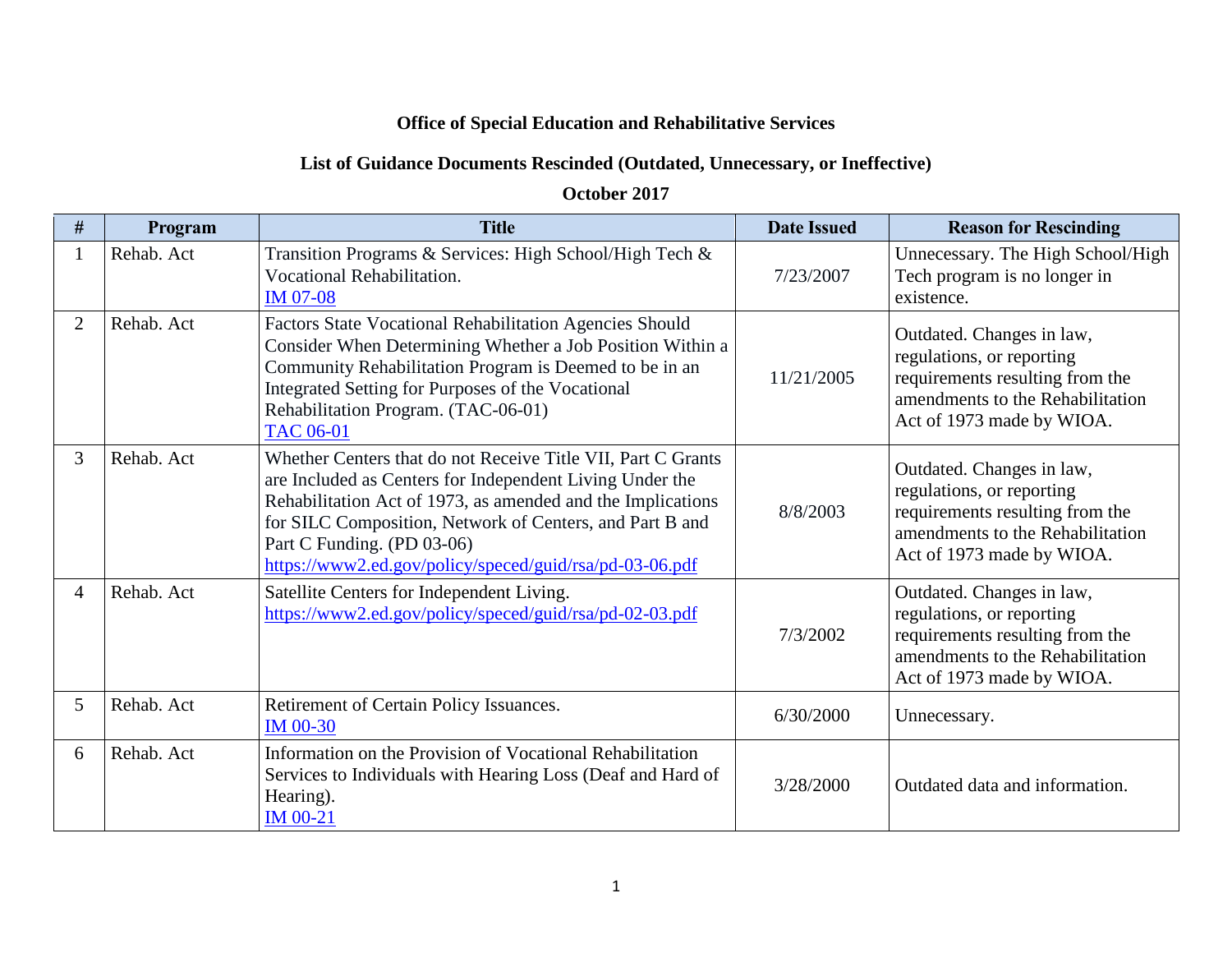| #              | Program     | <b>Title</b>                                                                                                                                                                                                          | <b>Date Issued</b> | <b>Reason for Rescinding</b>                                                                                                                               |
|----------------|-------------|-----------------------------------------------------------------------------------------------------------------------------------------------------------------------------------------------------------------------|--------------------|------------------------------------------------------------------------------------------------------------------------------------------------------------|
| $\overline{7}$ | Rehab. Act  | Employment Goal for an Individual with a Disability. (PD<br>$97-04$<br>https://www2.ed.gov/offices/OSERS/RSA/guidance/PD-97-<br>04.pdf                                                                                | 8/19/1997          | Outdated. Changes in law,<br>regulations, or reporting<br>requirements resulting from the<br>amendments to the Rehabilitation<br>Act of 1973 made by WIOA. |
| 8              | Rehab. Act  | What a Designated Client Assistance Program Agency Must<br>Do to Satisfy the Mediation Procedures Requirement. (TAC<br>$97-01)$<br>https://www2.ed.gov/policy/speced/guid/rsa/tac-97-01.pdf                           | 2/24/1997          | Outdated. Changes in law,<br>regulations, or reporting<br>requirements resulting from the<br>amendments to the Rehabilitation<br>Act of 1973 made by WIOA. |
| 9              | Rehab. Act  | Retirement of Policy Issuances.<br>PD 95-06                                                                                                                                                                           | 7/12/1995          | Unnecessary.                                                                                                                                               |
| 10             | <b>IDEA</b> | OSEP Dear Colleague Letter: To Chief State School Officers<br>(CSSOs) on Local Educational Agency (LEA) Maintenance<br>of Effort.<br>http://www2.ed.gov/policy/speced/guid/idea/memosdcltrs/lea<br>$-moe-3-13-14.pdf$ | 3/13/2014          | Superseded by LEA MOE<br>regulations.                                                                                                                      |
| 11             | <b>IDEA</b> | Final Regulations Related to Parental Consent for the Use of<br>Public Benefits or Insurance — One-page Summary.<br>https://www2.ed.gov/policy/speced/reg/idea/part-b/idea-part-<br>b-parental-consent--one-pager.pdf | 3/18/2013          | No longer needed. Used when<br>rolling out 2006 Regulations.                                                                                               |
| 12             | <b>IDEA</b> | OSEP Dear Colleague Letter: Preschool Least Restrictive<br>Environment (LRE).<br>http://www2.ed.gov/policy/speced/guid/idea/memosdcltrs/pre<br>schoollre22912.pdf                                                     | 2/29/2012          | Superseded by 2016 DCL.                                                                                                                                    |
| 13             | <b>IDEA</b> | OSEP Memo: 11-06 American Recovery and Reinvestment<br>Act (ARRA) Monitoring Announcement.<br>https://www2.ed.gov/policy/speced/guid/idea/memosdcltrs/os<br>ep11-06arramonitoringannouncmentmemo.pdf                  | 12/6/2010          | Outdated. No current ARRA grants.                                                                                                                          |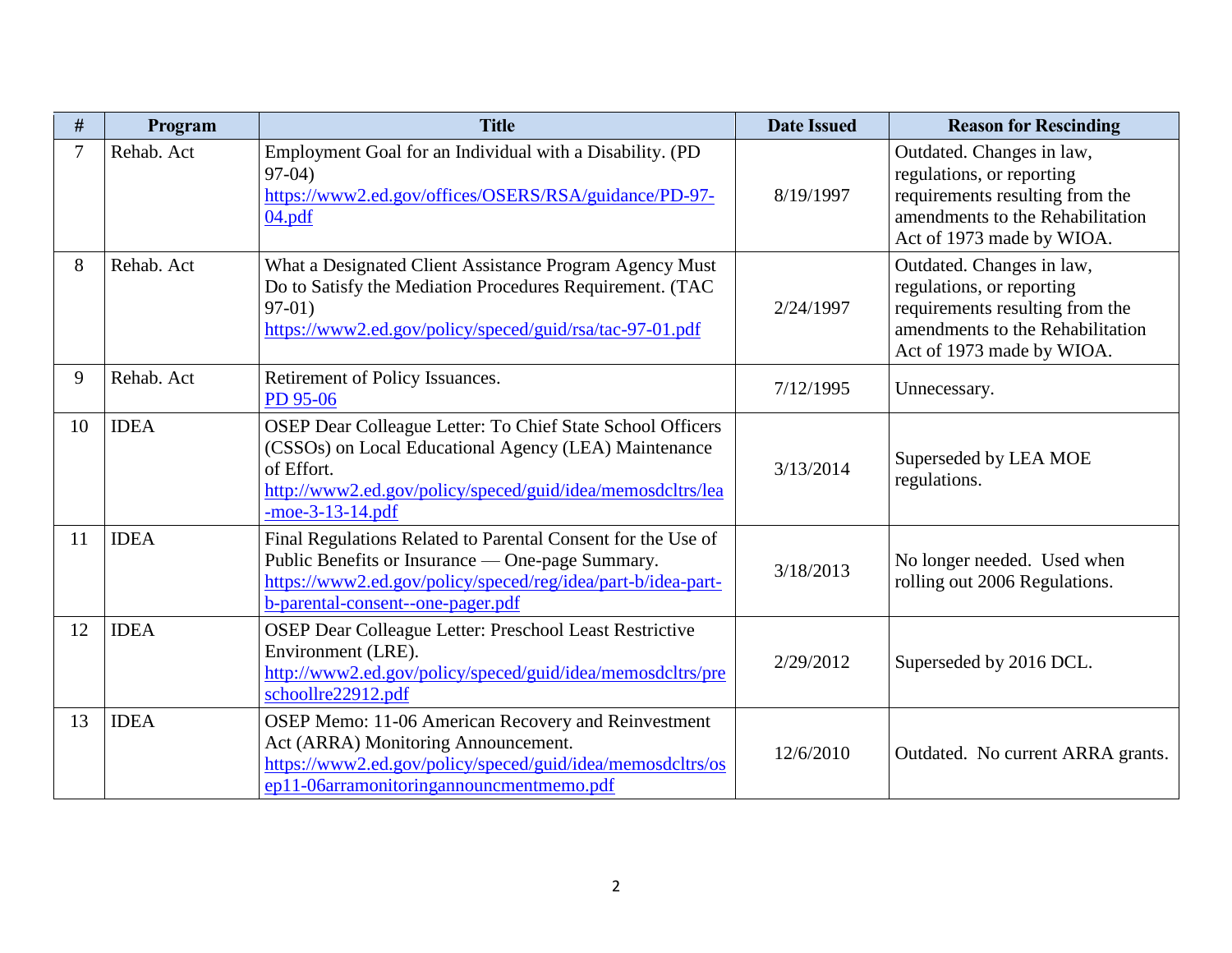| #  | Program     | <b>Title</b>                                                                                                                                                                                                                                             | <b>Date Issued</b> | <b>Reason for Rescinding</b>                      |
|----|-------------|----------------------------------------------------------------------------------------------------------------------------------------------------------------------------------------------------------------------------------------------------------|--------------------|---------------------------------------------------|
| 14 | <b>IDEA</b> | Implementing Response to Intervention (RTI) Using Title I,<br>Title III, and CEIS Funds.<br>No Link Available.                                                                                                                                           | 8/25/2009          | Outdated and inaccurate.                          |
| 15 | <b>IDEA</b> | Guidance on Procedural Safeguards and Due Process<br>Procedures for Parents and Children with Disabilities.<br>http://www2.ed.gov/policy/speced/guid/idea/procedural-<br>safeguards-q-a.pdf                                                              | 6/11/2009          | Superseded by 2013 Dispute<br>Resolution Q&A.     |
| 16 | <b>IDEA</b> | OSEP Memo 08-08: Implementing the Funding Formula<br>Under the IDEA—Year of Age Cohorts for Which FAPE is<br>Ensured.<br>No Link Available.                                                                                                              | 5/2/2008           | Outdated. Specific only to 2008.                  |
| 17 | <b>IDEA</b> | OSEP Memo: 07-10 Interpretation of 34 CFR<br>§300.154(d)(2)(iv)(A).<br>http://www2.ed.gov/policy/speced/guid/idea/memosdcltrs/ose<br>p07-10interpretationof34cfr300154.pdf                                                                               | 5/3/2007           | Outdated due to 2008 public benefits<br>regs      |
| 18 | <b>IDEA</b> | Questions and Answers On Highly Qualified Teachers<br>Serving Children With Disabilities.<br>http://idea.ed.gov/uploads/07-0006.HQT.pdf                                                                                                                  | 1/29/2007          | Outdated due to ESSA changes.                     |
| 19 | <b>IDEA</b> | Questions and Answers on Serving Children with Disabilities<br>Placed by Their Parents at Private Schools.<br>https://www2.ed.gov/policy/speced/guid/idea/faq-parent-<br>placed.pdf                                                                      | 3/27/2006          | Superseded by 2011 Q&A.                           |
| 20 | <b>IDEA</b> | Dear Colleague Letter addressing administrative costs added<br>to the Individuals with Disabilities Education Act (IDEA) by<br>the 2004 Amendments.<br>https://www2.ed.gov/policy/speced/guid/idea/letters/2005-<br>3/dearcolleague072505admin3q2005.pdf | 7/25/2005          | Outdated. Action required by<br>December 3, 2005. |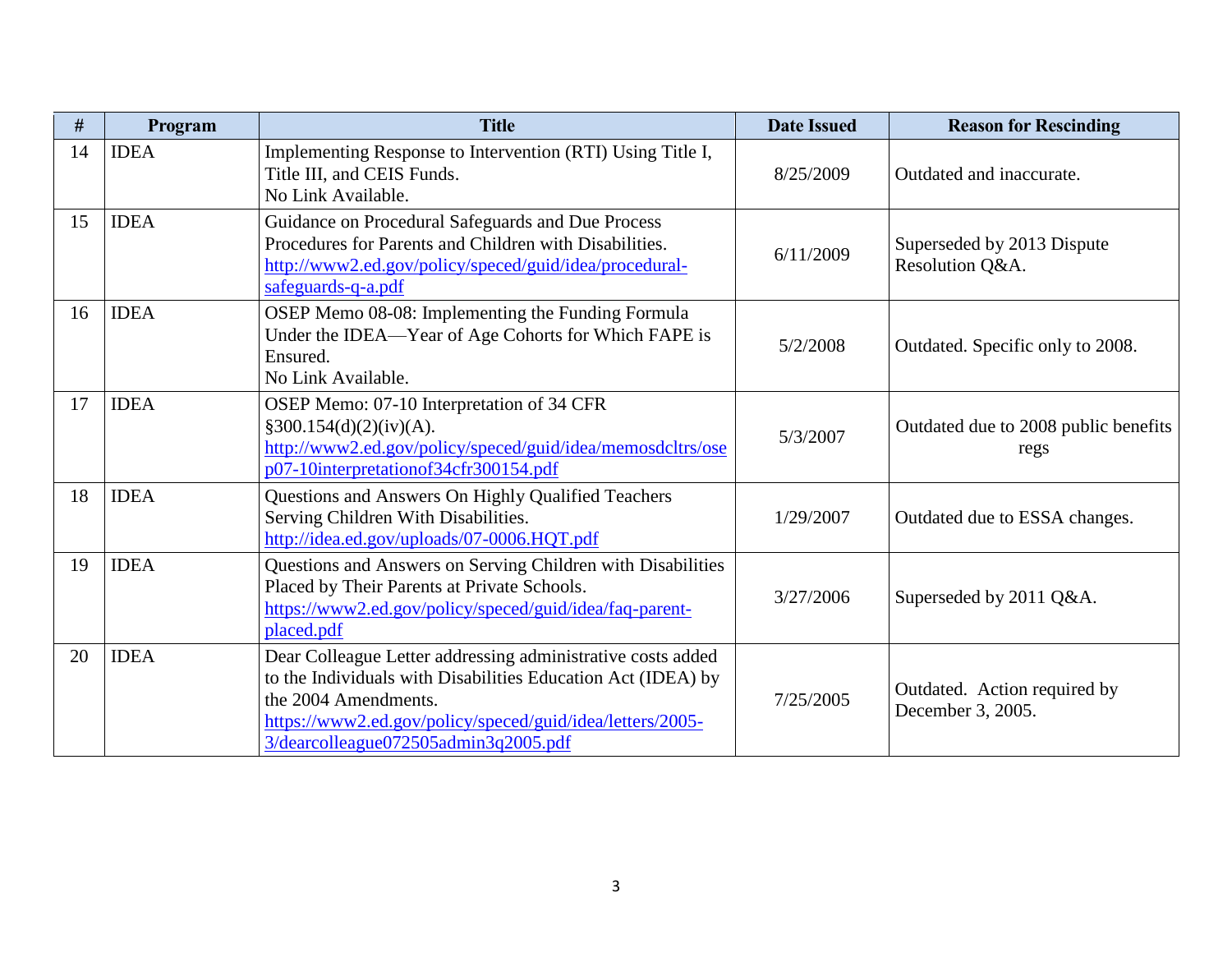| #  | Program     | <b>Title</b>                                                                                                                                                                                                                                                                                                                             | <b>Date Issued</b> | <b>Reason for Rescinding</b>                    |
|----|-------------|------------------------------------------------------------------------------------------------------------------------------------------------------------------------------------------------------------------------------------------------------------------------------------------------------------------------------------------|--------------------|-------------------------------------------------|
| 21 | <b>IDEA</b> | OSEP Memo 05-10 Notice of Proposed Rulemaking (34 CFR<br>Part 300, 301, and 304), Assistance to States for the<br>Education of Children with Disabilities; and Service<br><b>Obligations Under Special Education – Personnel</b><br>Development to Improve Services and Results for Children<br>with Disabilities.<br>No Link Available. | 7/22/2005          | <b>Outdated. Discusses NPRM.</b>                |
| 22 | <b>IDEA</b> | OSEP Memo: 05-09 Obligations of States and Local<br>Educational Agencies to Parentally-placed Private School<br>Children with Disabilities.<br>http://www2.ed.gov/policy/speced/guid/idea/memosdcltrs/ose<br>D <sub>05</sub><br>09childrenwithdisabilitiesplacedinprivateschoolsbytheirparent<br>s.pdf                                   | 6/27/2005          | Superseded by 2012 Q&A.                         |
| 23 | <b>IDEA</b> | OSEP Memo 04-09 Implementation of OSEP's Continuous<br><b>Improvement and Focused Monitoring System During</b><br>Calendar Year 2004.<br>www.ed.gov/policy/speced/guid/idea/monitor/osep-memo-<br>04-09.doc                                                                                                                              | 4/6/2004           | Outdated. Specific to 2004<br>monitoring cycle. |
| 24 | <b>IDEA</b> | OSEP Memo 04-04 New Technical Assistance Initiative.<br>No Link Available.                                                                                                                                                                                                                                                               | 1/29/2004          | Outdated. 2004 Technical<br>Assistance.         |
| 25 | <b>IDEA</b> | OSEP Memo 03-09 New Technical Assistance Initiative.<br>No Link Available.                                                                                                                                                                                                                                                               | 8/18/2003          | Outdated. 2003 Technical<br>Assistance.         |
| 26 | <b>IDEA</b> | OSEP Memo 03-05 Implementation of OSEP's focused<br>monitoring during 2003.<br>No Link Available.                                                                                                                                                                                                                                        | 4/8/2003           | Outdated. Monitoring process<br>changed.        |
| 27 | <b>IDEA</b> | OSEP Memo 02-10 Medicaid and upcoming compliance<br>deadlines under HIPAA and ASCA.<br>No Link Available.                                                                                                                                                                                                                                | 9/26/2002          | Outdated. Specific to 10/15/02<br>deadline.     |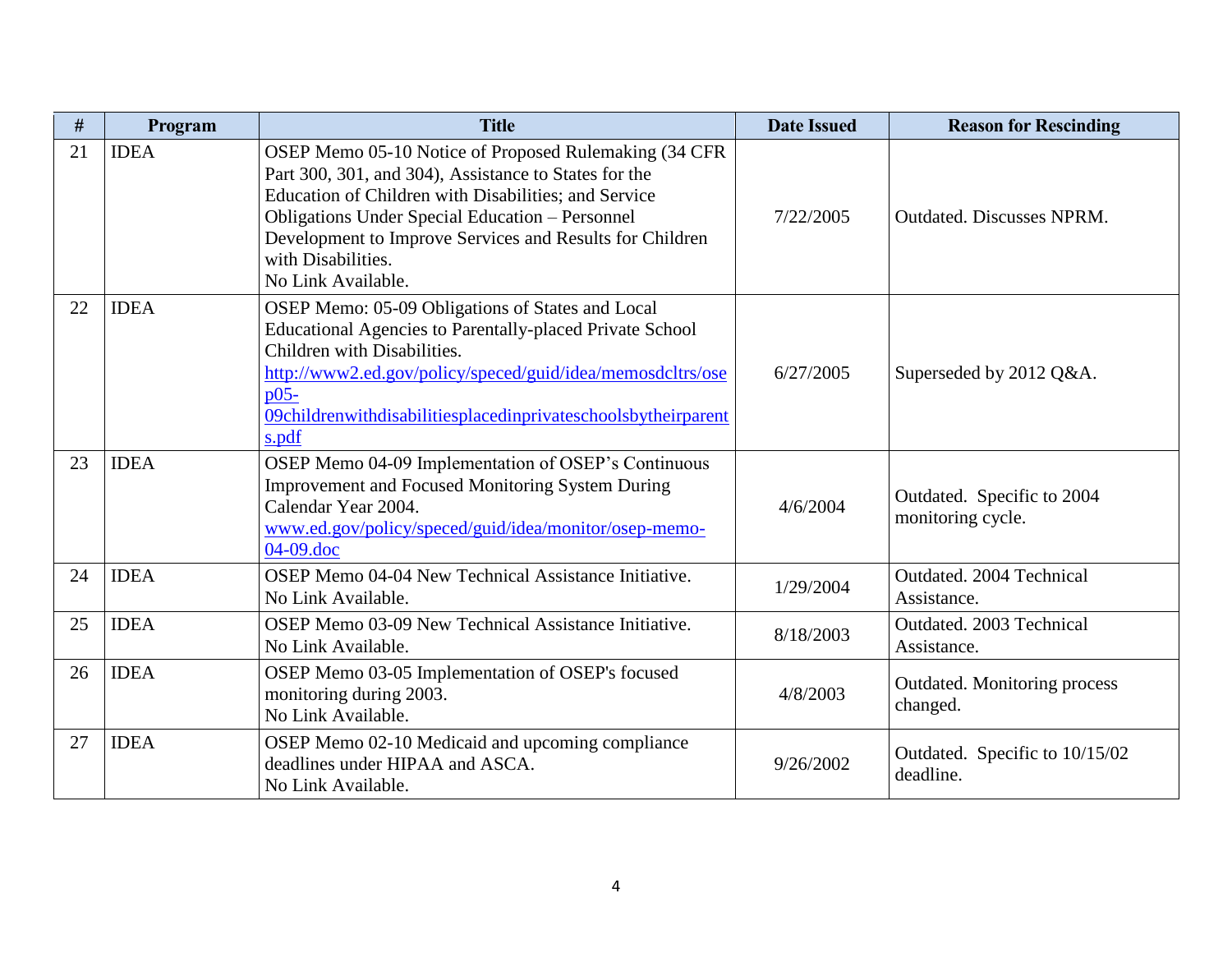| #  | Program     | <b>Title</b>                                                                                                                                                                           | <b>Date Issued</b> | <b>Reason for Rescinding</b>                          |
|----|-------------|----------------------------------------------------------------------------------------------------------------------------------------------------------------------------------------|--------------------|-------------------------------------------------------|
| 28 | <b>IDEA</b> | OSEP Memo 02-06 Implementing new funding formula<br>under IDEA.<br>https://www2.ed.gov/policy/speced/guid/idea/letters/2002-<br>$2/osep0206 - 2q2002.pdf$                              | 4/26/2002          | Outdated. Specific to FY 2002.                        |
| 29 | <b>IDEA</b> | OSEP Memo 01-09 Information about new childhood<br>regulations under the SSI Program.<br>https://www.ed.gov/policy/speced/guid/idea/letters/2001-<br>2/osep0109ssi.doc                 | 5/24/2001          | Outdated. Specific to SSI guidance.                   |
| 30 | <b>IDEA</b> | OSEP Memo 01-06 Guidance on including students with<br>disabilities in assessments.<br>https://www2.ed.gov/policy/speced/guid/idea/letters/2001-<br>$1/osep0106$ assess.pdf            | 1/17/2001          | Superseded by assessment<br>regulations and guidance. |
| 31 | <b>IDEA</b> | OSEP Memo 01-05 Questions and Answers on Mediation.<br>No Link Available.                                                                                                              | 11/30/2000         | Superseded by 2013 Dispute<br>Resolution Q&A.         |
| 32 | <b>IDEA</b> | OSEP Memo 00-24 Q&A State/District wide assessment.<br>No Link Available.                                                                                                              | 8/24/2000          | Superseded by assessment<br>regulations and guidance. |
| 33 | <b>IDEA</b> | OSEP Memo 00-20 Complaint resolution procedures under<br>Part B.<br>No Link Available.                                                                                                 | 7/17/2000          | Superseded by 2013 Dispute<br>Resolution Q&A.         |
| 34 | <b>IDEA</b> | OSEP Memo 00-19 IEP guidance.<br>No Link Available.                                                                                                                                    | 6/30/2000          | Outdated. Revised by statute and<br>2006 regulations. |
| 35 | <b>IDEA</b> | OSEP Memo 00-17 Implementing the new funding formula<br>under IDEA.<br>https://www2.ed.gov/policy/speced/guid/idea/letters/2000-<br>2/osep0017disfunds2q2000.pdf                       | 6/26/2000          | Outdated. Revised by statute and<br>2006 regulations. |
| 36 | <b>IDEA</b> | OSEP Memo 00-16 Review of eligibility documents and<br>issuance of grant awards.<br>http://www2.ed.gov/policy/speced/guid/idea/letters/2000-<br>$2/osep0016$ grantawards $2q2000$ .doc | 6/13/2000          | Outdated. Specific to FY 2000.                        |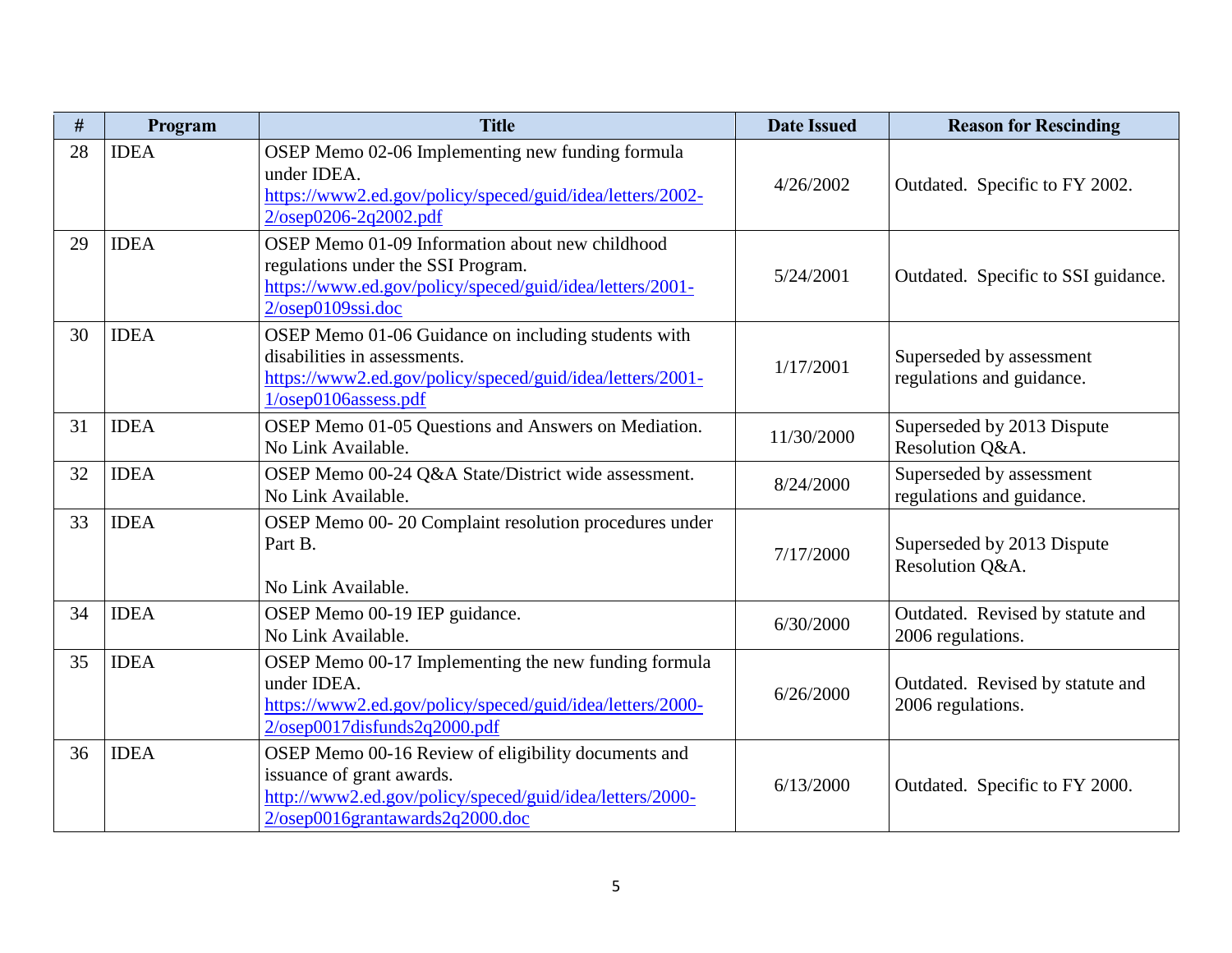| #  | Program     | <b>Title</b>                                                                                                                                                                                                 | <b>Date Issued</b> | <b>Reason for Rescinding</b>                          |
|----|-------------|--------------------------------------------------------------------------------------------------------------------------------------------------------------------------------------------------------------|--------------------|-------------------------------------------------------|
| 37 | <b>IDEA</b> | OSEP Memo 00-14 Qs & As on obligations of public<br>agencies serving children with disabilities placed by their<br>parents in private schools.<br>www.cesa7.org/sped/discoveridea/topdocs/nichcy/private.htm | 5/4/2000           | Outdated. Revised by statute and<br>2006 regulations. |
| 38 | <b>IDEA</b> | OSEP Memo 00-10 Revised Part B funding formula<br>information request.<br>No Link Available.                                                                                                                 | 3/14/2000          | Outdated. Specific to FY 2000.                        |
| 39 | <b>IDEA</b> | OSEP Memo 00-08 School districts, State schools, and<br>educational services agencies selected for National<br>assessment study.<br>No Link Available.                                                       | 1/19/2000          | Outdated. Study in effect in FY<br>2000.              |
| 40 | <b>IDEA</b> | OSEP Memo 00-07 OSEP Memo 00-Enhancing Coordinated<br>Services Systems.<br>No Link Available.                                                                                                                | 1/13/2000          | Outdated. Statute reauthorized in<br>2004.            |
| 41 | <b>IDEA</b> | OSEP Memo 00-04 Clarification on State eligibility and<br>public participation.<br>No Link Available.                                                                                                        | 11/3/1999          | Outdated. Revised by statute and<br>2006 regulations. |
| 42 | <b>IDEA</b> | OSEP Memo 00-03 School districts, State schools, and<br>educational services agencies selected for National<br>assessment study.<br>No Link Available.                                                       | 11/3/1999          | Outdated. Study in effect in FY<br>1999               |
| 43 | <b>IDEA</b> | OSEP Memo 99-14 Guidance related to State Program<br>improvement Grants.<br>No Link Available.                                                                                                               | 7/30/1999          | Outdated. Program is now SPDIG.                       |
| 44 | <b>IDEA</b> | OSEP Memo 99-12 NPRM for charter school expansion act.<br>No Link Available.                                                                                                                                 | 6/28/1999          | Outdated. Discusses NPRM.                             |
| 45 | <b>IDEA</b> | OSEP Memo 99-11 Final regulations.<br>No Link Available.                                                                                                                                                     | 4/27/1999          | Outdated. FY 1999 transmittal<br>memo.                |
| 46 | <b>IDEA</b> | OSEP Memo 99-09 Schools with IDEAs that work.<br>No Link Available.                                                                                                                                          | 3/29/1999          | Outdated. Specific to 1999.                           |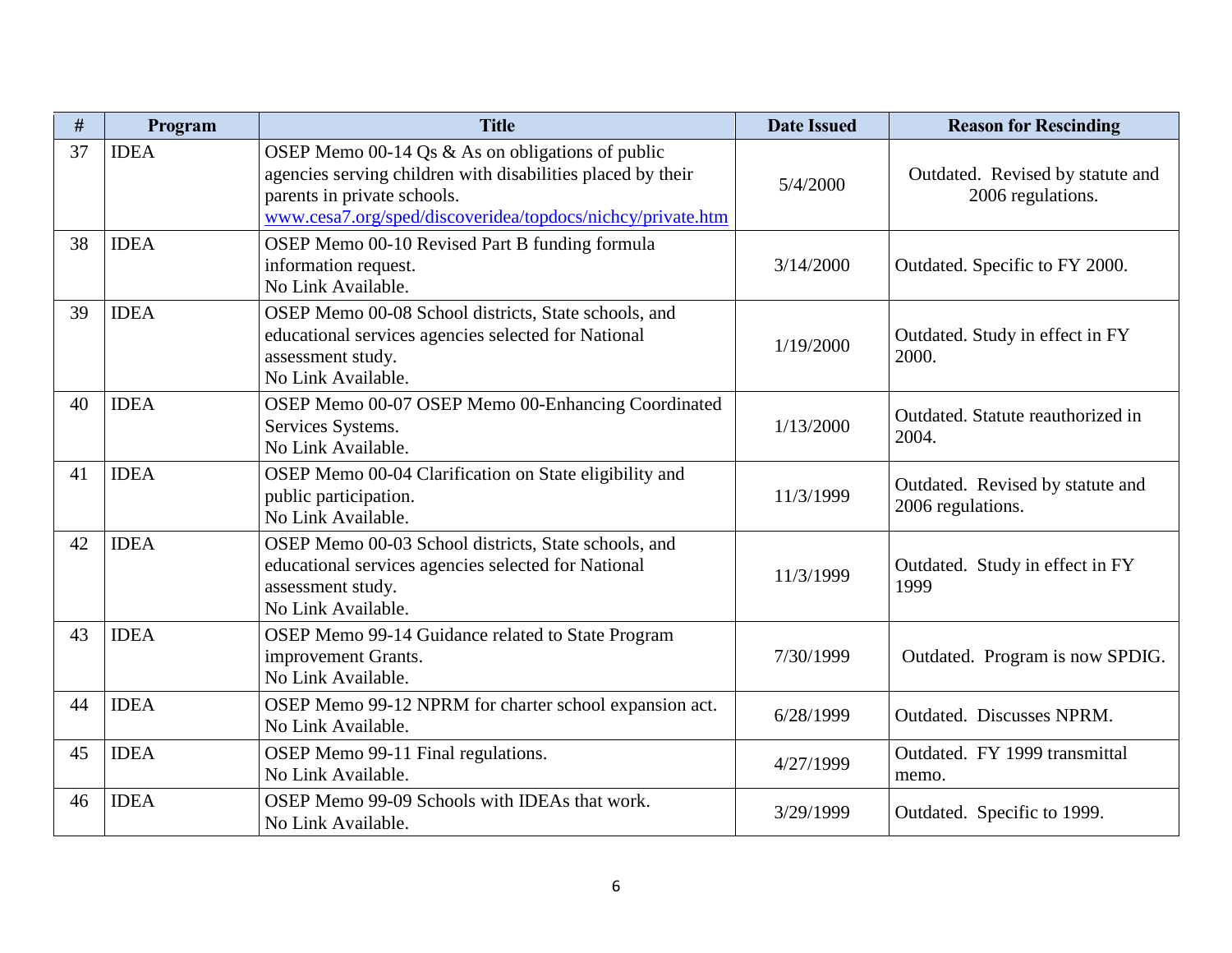| #  | Program     | <b>Title</b>                                                                                                                                                                          | <b>Date Issued</b> | <b>Reason for Rescinding</b>                                                 |
|----|-------------|---------------------------------------------------------------------------------------------------------------------------------------------------------------------------------------|--------------------|------------------------------------------------------------------------------|
| 47 | <b>IDEA</b> | OSEP Memo 99-01 Continuous Improvement monitoring<br>process.<br>No Link Available.                                                                                                   | 1/1/1999           | Outdated. Monitoring process<br>changed.                                     |
| 48 | <b>IDEA</b> | OSEP Memo Continuous Improvement monitoring process.<br>No Link Available.                                                                                                            | 10/2/1998          | Outdated. Monitoring process<br>changed.                                     |
| 49 | <b>IDEA</b> | OSEP Memo 98-13 OSEP Response to Comment on the<br><b>IDEA</b> forms.<br>No Link Available.                                                                                           | 9/16/1998          | Outdated. Data forms changed.                                                |
| 50 | <b>IDEA</b> | OSEP Memo 98-08 Effective date of the new IEP<br>requirements.<br>No Link Available.                                                                                                  | 4/28/1998          | Outdated. Revised by statute and<br>2006 regulations.                        |
| 51 | <b>IDEA</b> | OSEP Memo 98-04 Guidance related to State Program<br>improvement Grants.<br>No Link Available.                                                                                        | 2/26/1998          | Outdated. Program is now SPDIG.                                              |
| 52 | <b>IDEA</b> | OSEP Memo 98-01 information related to statutory changes<br>to Part H.<br>No Link Available.                                                                                          | 1/7/1998           | Outdated. Revised by statute and<br>2006 regulations.                        |
| 53 | <b>IDEA</b> | Joint DCL Including Students with Disabilities in all<br><b>Educational Reform Activities.</b><br>https://www2.ed.gov/about/offices/list/ocr/docs/asses902.htm                        | 9/29/1997          | Superseded by assessment regs and<br>guidance.                               |
| 54 | <b>IDEA</b> | OSEP Memo 97-7 Initial Discipline Guidance related to<br>removal of children with disabilities for ten school days or<br>less.<br>https://www2.ed.gov/policy/speced/leg/idea/97-7.pdf | 9/19/1997          | Outdated. Memo in effect until<br>1999 regulations. Statute<br>reauthorized. |
| 55 | <b>IDEA</b> | OSEP Memo 97-5 Changes in Part B of IDEA as required by<br>the IDEA amendments of 1997.<br>https://www2.ed.gov/policy/speced/leg/idea/97-5.pdf                                        | 6/17/1997          | Outdated. Memo in effect until<br>1999 regulations. Statute<br>reauthorized. |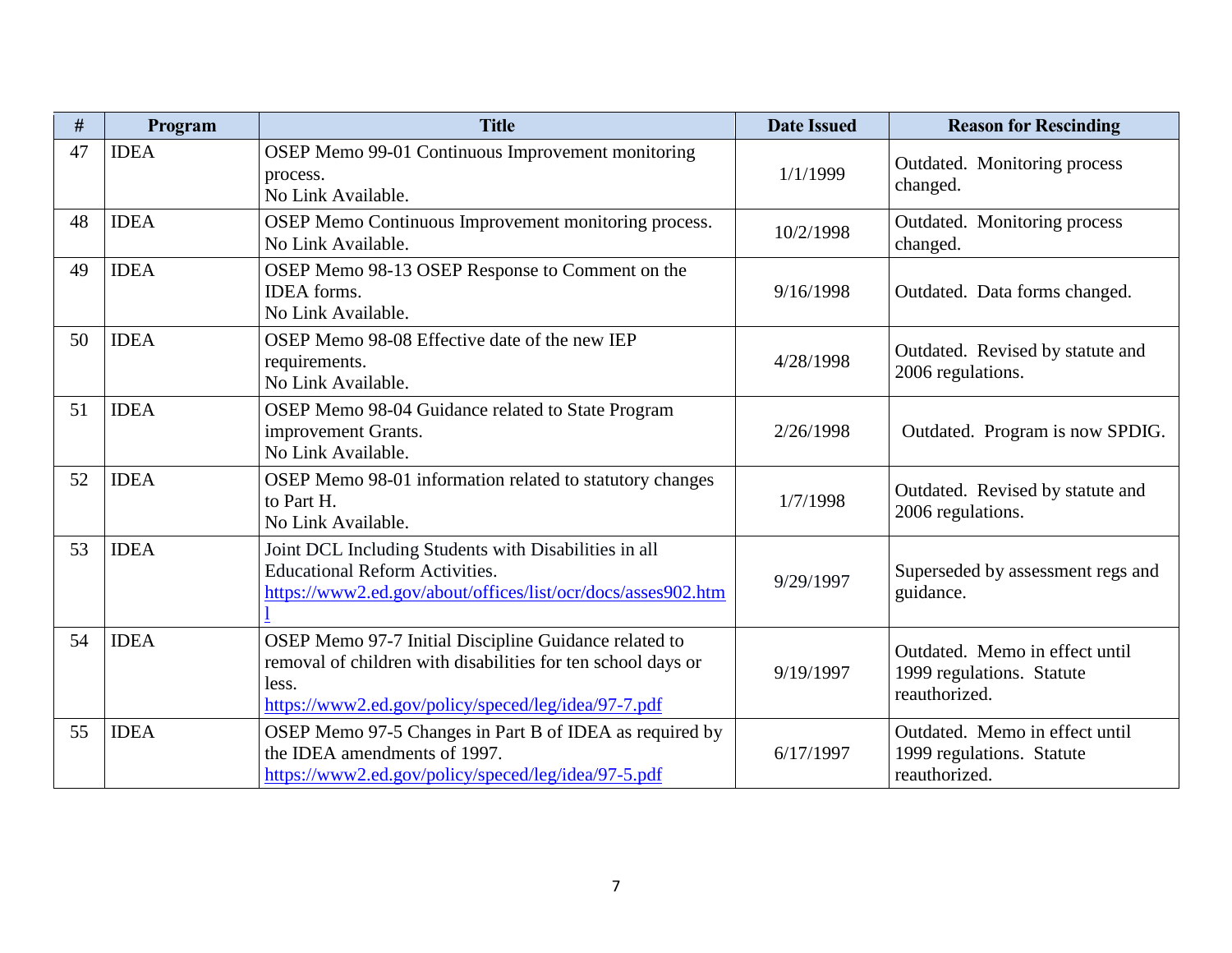| #  | Program     | <b>Title</b>                                                                                                                                             | <b>Date Issued</b> | <b>Reason for Rescinding</b>                                                      |
|----|-------------|----------------------------------------------------------------------------------------------------------------------------------------------------------|--------------------|-----------------------------------------------------------------------------------|
| 56 | <b>IDEA</b> | OSEP Memo 95-2 Information on the Secretarial Review<br>Process.<br>http://baby.indstate.edu/iseas/genrl-in8.html                                        | 10/6/1994          | Outdated. Change in regulations.                                                  |
| 57 | <b>IDEA</b> | OSEP Memo 94 -19 Availability of draft monitoring reports<br>under FOIA.<br>No Link Available.                                                           | 4/28/1994          | Outdated. No longer have draft<br>monitoring reports.                             |
| 58 | <b>IDEA</b> | OSEP Memo 93-16 Impact of the Cash Management<br>Improvement Act on IDEA Part B State Grants for FY 1994.<br>No Link Available.                          | 7/21/1993          | Outdated. CMIA regulations<br>updated in 2002.                                    |
| 59 | <b>IDEA</b> | OSEP Memo 93-09 Provision of services to Native American<br>Children Aged Birth through Five Residing on Reservations.<br>No Link Available.             | 1/12/1993          | Outdated. Statute reauthorized.                                                   |
| 60 | <b>IDEA</b> | OSEP Memo 92-20 Guidelines for Implementing<br>Community-based Educational Programs for Students with<br>Disabilities.<br>No Link Available.             | 9/21/1992          | Outdated. Updated May 2017<br>transition guidance based on WIOA<br>and IDEA 2004. |
| 61 | <b>IDEA</b> | OSEP Memo 91-22 Summary of Comments of Special<br>Education for Children with Attention Deficit Disorder.<br>No Link Available.                          | 6/21/1991          | Outdated. Summary of comments<br>only.                                            |
| 62 | <b>IDEA</b> | OSEP Memo 90-17 & 90-17A Response to Pennsylvania<br>Questions on Implementing a Birth Through Five Early<br>Intervention Program.<br>No Link Available. | 6/1/1990           | Outdated. Revised regulations $\&$<br>reauthorized statute.                       |
| 63 | <b>IDEA</b> | OSEP Memo 90-16 Age of eligibility for FAPE of preschool<br>aged children.<br>No Link Available.                                                         | 5/8/1990           | Outdated. Revised regulations and<br>reauthorized statute.                        |
| 64 | <b>IDEA</b> | OSEP Memo 89-21 States responsibility to make FAPE<br>available to certain Indian children.<br>No Link Available.                                        | 6/19/1989          | Outdated. Statute reauthorized.                                                   |